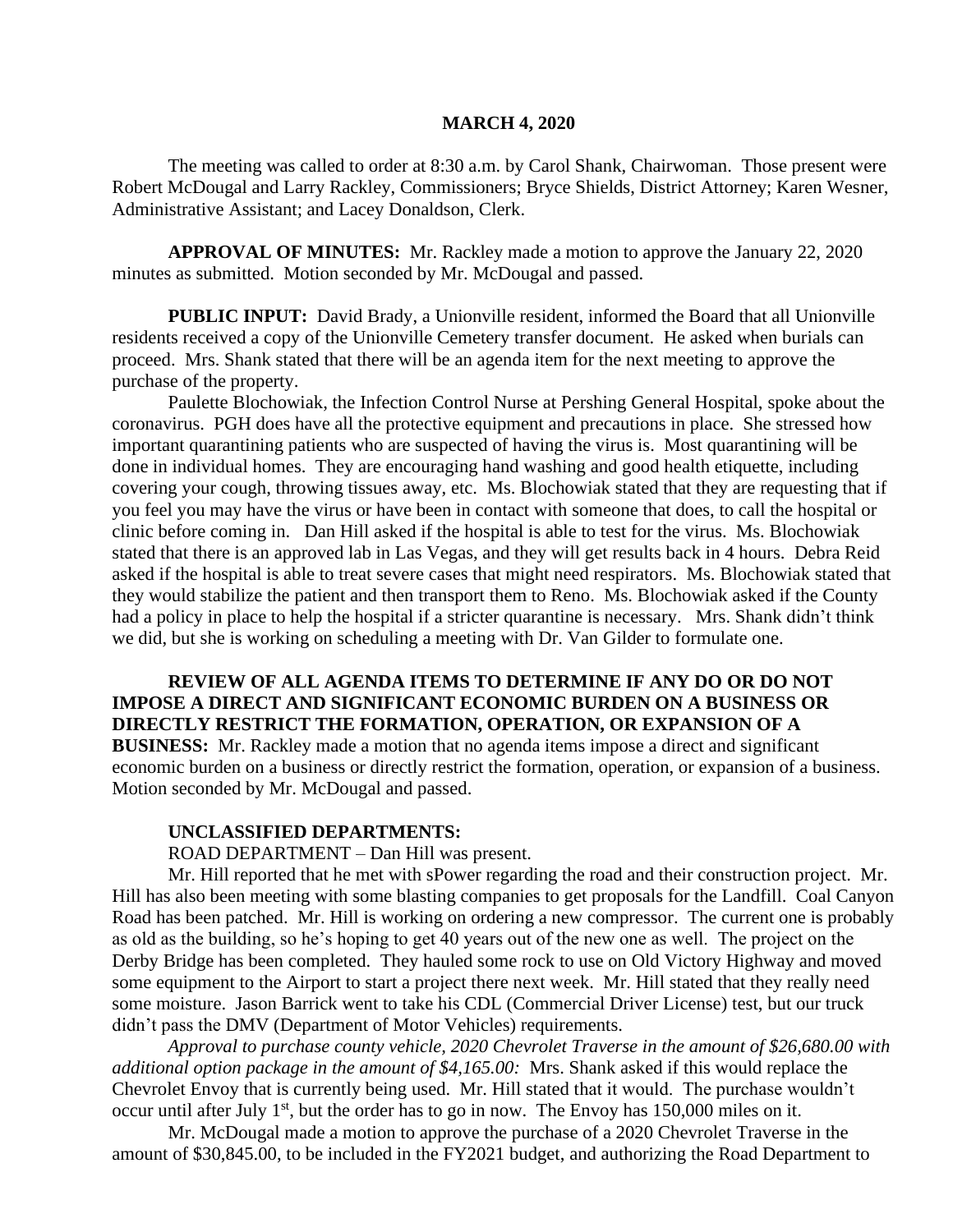place the order now. Motion seconded by Mr. Rackley. Mrs. Childs asked where this vehicle was supposed to be budgeted. The Board wasn't sure where it should come out of. Motion carried.

*Request for speed reduction near curve area at Star Peak Ranch in Unionville from 45 mph to 25 mph*: Mrs. Shank stated that she received a call from a resident who would like to see the speed reduced near Star Peak Ranch. Mr. Hill stated that he has been trying to reach them, but has been unable to. Mr. Hill thought he could place an "advisory" speed sign without the Board's approval. Mr. Shields didn't agree.

Mr. McDougal made a motion to direct Mr. Hill to check the location where the speed reduction has been requested and use his best judgment regarding sign placement and an advisory speed limit. Motion seconded by Mr. Rackley and passed.

LANDFILL/RECYCLING – Dan Hill was present.

Mr. Hill stated that he hasn't received any complaints from Grass Valley. He is working on getting the blasting scheduled. They are still waiting for an inspection from the State.

Mr. Rackley reported that the Recycling Center received a huge lot of cardboard from a company. He contacted the company out of Salt Lake, and they have agreed to pick it up on pallets, instead of requiring it to be bailed. They will be here next week. They also received a donation of kitty litter, which will be available to the public.

SENIOR CENTER/VOLUNTEER BOARD – Jordan McKinney was present.

Mrs. McKinney stated that there is a grant opportunity to receive a new minivan from NDOT (Nevada Department of Transportation). The process could take up to three years to be finalized, but she will apply. Mrs. Shank stated that it will need to be on a Commission agenda for approval. Mrs. McKinney also reported that she submitted her grant for transportation and has requested an increase in funding. The Birdhouse raffle is on May 1<sup>st</sup>. They have received several birdhouses. Nevada Legal Services was at the Center yesterday and was busy all day. Breakfast this month will be on March  $27<sup>th</sup>$ . Mr. Rackley asked about the cooler in the kitchen. Mr. Handka stated that Bruce Hudson is trying to calculate how much power we have to spare, so we can make an adjustment to the air intake. Mrs. McKinney has also finally received a quote for installing the sound panels. Mr. Handka stated that he spoke with the contractor and they think they can do the installation the first part of next week.

BUILDINGS AND GROUNDS – John Handka was present.

Mr. Handka reported on the law library remodel. They are finishing up the false ceiling today, the electrical should be finished by Friday and the flooring will be installed next week. Mr. Handka stated that he will need to work with someone regarding the furnishings. Mr. Handka also reported that the lift station at the Administration Building went out sometime Sunday. D&D will be putting in a new pump today. The crew also addressed lighting issues on the sign and flag at the Imlay Community Center. Mr. McDougal stated that the lighting on the Grass Valley sign is much better. Mrs. Wesner brought up the new playground equipment. Mr. Handka stated that work will start the middle of this month. They will bring in fencing to close off the area. Mr. Handka was asked if the old equipment could be used elsewhere. Mr. Handka stated that the equipment is being replaced because it is outdated, so he doesn't feel it should be put any place else. Mrs. Shank also asked about the little toy digger. Mr. Handka stated that he has addressed any safety issues it may have had, and it isn't on the plans to remove.

*Discussion regarding storage of tires at the McDougal Sports Complex which were used by the Lover's Aloft Balloon event:* Mr. Handka stated that this was discussed last year; however, Mr. Irwin is proposing putting the tires in storage bags. Mr. Handka stated that he would be more agreeable to the idea if they are in bags. Mr. McDougal is still in opposition as this is a County facility, not a storage area.

Mr. McDougal made a motion to deny the request of the Lover's Aloft event to store tires at the McDougal Sports Complex. Mr. McDougal also stated that he doesn't want the County to hold any liability for theft, damage etc.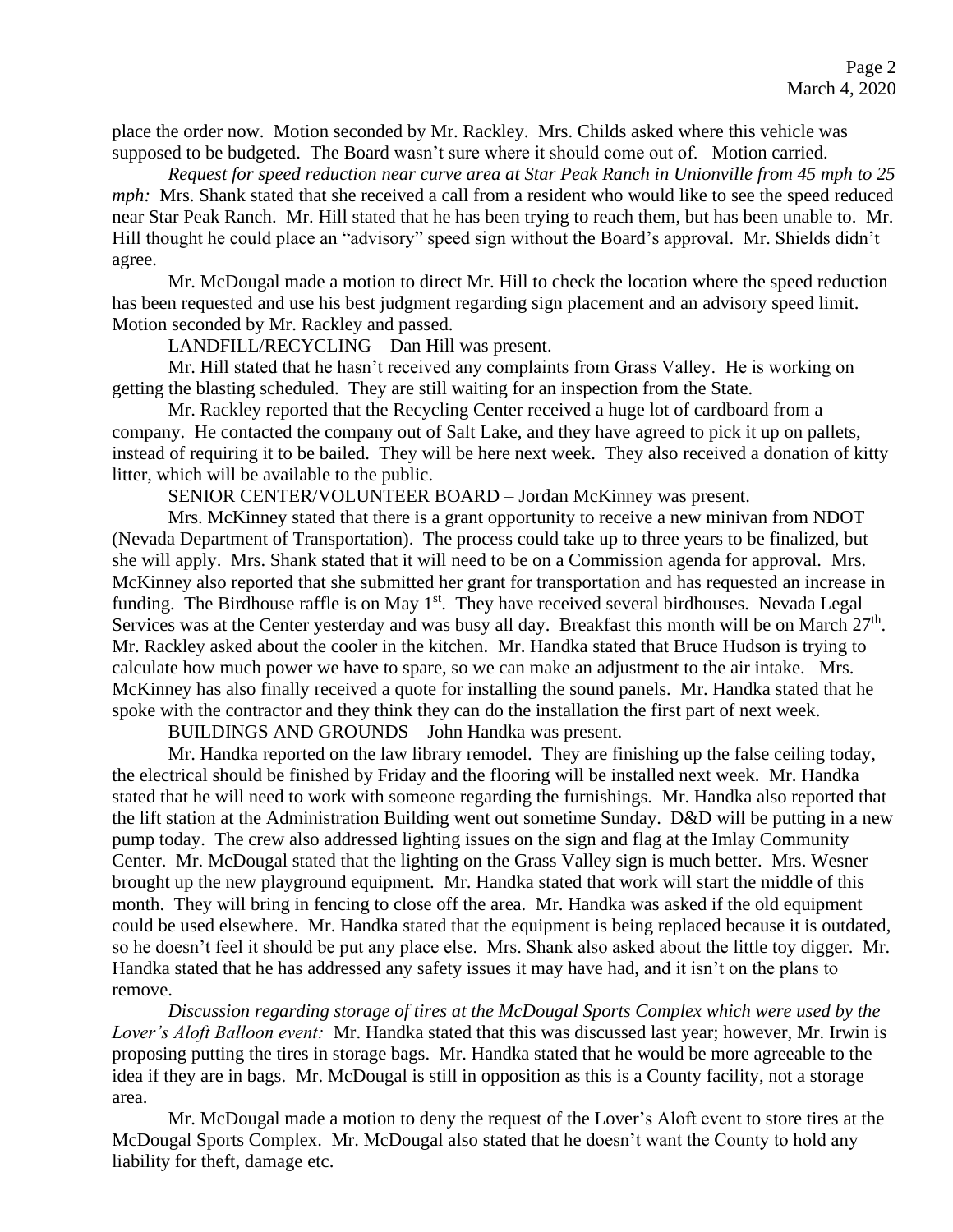Mr. Rackley asked Mr. Shields for his opinion. Mr. Shields agreed that we shouldn't be in the business of storing items for other events.

Mr. Rackley seconded the motion made by Mr. McDougal. Motion carried.

*Approval to install additional cameras in the new area for law library:* Mr. Handka stated that the cost of cameras and installation would not exceed \$3,500. There is funding in Mr. Handka's budget to cover the purchase. Mr. McDougal went and looked at the area and there would be one camera in each conference room and one in the hallway.

Mr. McDougal made a motion to approve the installation of additional cameras in the new Law Library at a cost not to exceed \$3,500. Motion seconded by Mr. Rackley and passed.

Mrs. Shank asked about shelving for the law library. Mr. Handka recommended stained wood shelving that is adjustable. Mr. Shields asked if shelving could also be put in the conference rooms themselves. Mr. Handka didn't see why not.

Mr. McDougal stated that he is very pleased with how the remodel has progressed.

PERSHING COUNTY FIRE/AMBULANCE DEPARTMENTS – Mike Heidemann was present.

Mr. Heidemann spoke about two grants that he needs approval for, but are not on today's agenda. It was noted that both grants require matching funds. The Assistance to Firefighters Grant  $(AFG)$  is due March  $13<sup>th</sup>$ . Mrs. Wesner stated that she never received any information to be able to include it on the agenda. Mr. Heidemann also stated that we need Mutual Aide agreements and proof of NIMS (National Incident Management System) compliance. Mr. Shields stated that there might be another issue that would require a special meeting and the approval of these grants could be included. The earliest a meeting could be scheduled is March  $10<sup>th</sup>$  at 9:00 a.m.

Mr. Heidemann stated that there have been some Emergency Management meetings lately regarding the COVID-19 coronavirus. Mr. Heidemann stated that there is a pandemic plan in our Emergency Management Plan. Mr. Heidemann also stated that there was no representation from Pershing County at these meetings.

Mrs. Shank stated that when she was speaking with Esther McCullough from the BLM, she was informed of a Wildland fire meeting on March  $11<sup>th</sup>$  at 1:00 p.m. in Winnemucca. Mr. Rackley isn't sure if he is available as that is the day the Recycling truck is coming.

Mr. Rackley stated that Sierra Electronics is working on installing radios in the new command vehicles for Imlay and Rye Patch.

COMMUNITY CENTER – Dixie McKay was present.

Mrs. McKay gave the Board her written report. February's net income was \$4,770.00. Mrs. McKay stated that she will be calling the company that made the outdoor sign to have Economic Diversification removed, since they have relocated. She is also removing the key check-out from the Sheriff's office. Everyone will have to come to her to check out a key. The custodial services are going well at this time. The UNCE office and Community Center will be participating in the Prevent Child Abuse Nevada campaign. On April  $3<sup>rd</sup>$  a pinwheel garden will be planted in the planters in front of the Community Center.

COOPERATIVE EXTENSION – Steve Foster was present.

Mr. Foster reported that he is sponsoring two webinars. He will be giving a Pesticide Training in Kings River on March 11th. He will also be doing one in Elko on March  $19<sup>th</sup>$  and one here on March  $20<sup>th</sup>$ .

Regarding the 4-H position, Mr. Foster stated that he requested that the position be changed to a Level 3. He was told it would take approximately two weeks, but it still hasn't gone into effect, so we can't do interviews. Mrs. McKay has been trying to keep up on the 4-H paperwork. The office gave out 9 free short-term Radon test kits. The Lovelock Livestock Show and Sale will be May 3<sup>rd</sup> and then the Nevada Junior Livestock Show will be on May 6<sup>th</sup> in Reno. Mr. Foster also reported that 4-H Camp has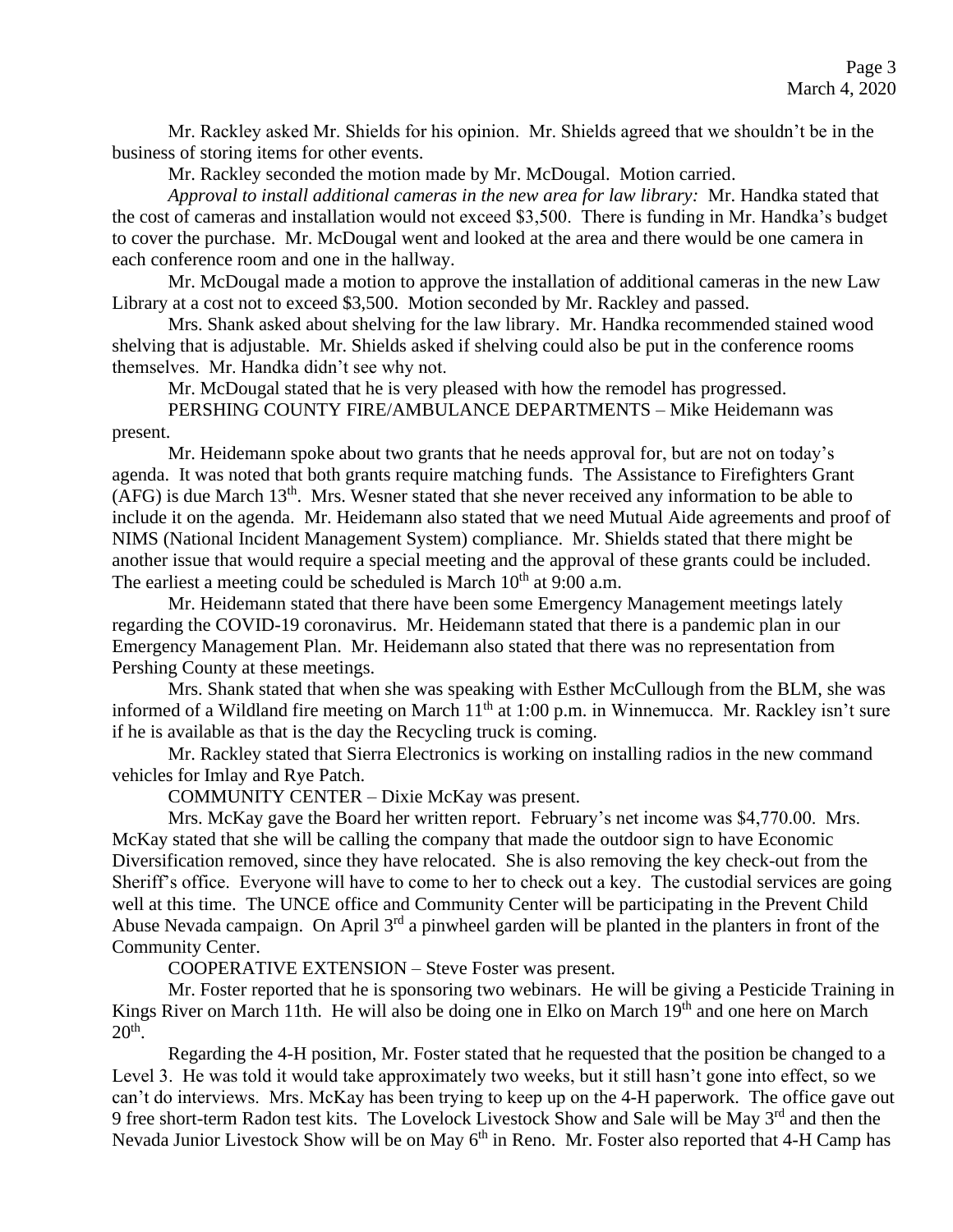been divided into five separate camps this year and the fee has been increased. There is now a Arts and Crafts Club for members age 5 through 18. LeOnna Bianchi is the leader.

## **APPROVAL TO SUBMIT A DEPARTMENT OF AGRICULTURE/FOREST SERVICE PRIVATE FORESTRY COOPERATIVE WEED MANAGEMENT COST SHARE GRANT FOR LOVELOCK VALLEY WEED DISTRICT, PERSHING COUNTY ROAD DEPARTMENT AND PERSHING COUNTY WATER CONSERVATION DISTRICT IN THE AMOUNT OF \$71,641.00 (MATCH \$40,958.00 IN-KIND) FOR WEED ABATEMENT:** Steve Foster, Ryan Collins and Dan Hill.

Mr. McDougal made a motion to approve the submittal of a Department of Agriculture/Forest Service Private Forestry Cooperative Weed Management cost share grant for Lovelock Valley Weed District, the Pershing County Road Department, and the Pershing County Water Conservation District in the amount of \$71,641.00 with a \$40,958.00 grant match, which would be in-kind. Motion seconded by Mr. Rackley and passed.

### **UNCLASSIFIED DEPARTMENTS, CONT.D:**

LIBRARY – Kathie Brinkerhoff was present.

Ms. Brinkerhoff stated that the Census is coming up and people can go to the Library for help filling out the paperwork. Ms. Brinkerhoff also reported that there is a dance troop coming on March 12<sup>th</sup>. The Library will be trying out a new program, the Family Literacy Program, which will be taught by Sharon Garcia.

Mr. McDougal asked if Ms. Brinkerhoff had any upcoming grant applications that needed to come before the Board. Mrs. Shank clarified that in the past the Commission approved regular grants from the Library and Senior Center not having to come back before the Board for approval. Mrs. Childs suggested that either all grants come before the Board or none of them do. The Board agreed that all grants need to come before them.

IT DEPARTMENT – Justin Abbott was present.

Mr. Abbott stated that he received confirmation from the High School that we can use the computer lab for training. He will send out a sign-up for Office 365 training. He is looking at the last weekend in April to convert everyone over. Mr. Abbott is also working with Department Heads on Windows 10 upgrades. Mr. Abbott stated that NACO (Nevada Association of County Officials) released the results of their independent broadband mapping study yesterday, which shows that Pershing County is underserved. Mr. Abbott also asked the Board it they wanted to post any health information regarding the Coronavirus on the County's website. The Board asked for a pop-up with a link to the State/CDC information.

PUBLIC DEFENDER – Steve Cochran was present.

The Board was given the office's monthly report. Mr. Cochran stated that this is a relatively slow time for the office. Mr. Cochran stated that he has been spending a lot of time dealing with the Indigent Defense Commission. They are trying to cast an image of a crisis in Rural Nevada. Mr. Shields and Mr. Cochran met with Patrick McGuinness, Deputy Director of the Indigent Defense Commission, along with Judge Stephens and Judge Shirley. Mr. Shields stated that after the meeting Mr. McGuinness went back and reported to the Director our concerns. A commissioner from the Indigent Defense Commission will be here on March 13<sup>th</sup> and Mr. Shields felt it might be beneficial if one of the County Commissioners met with them as well.

#### **ELECTED DEPARTMENTS:**

LACEY DONALDSON, CLERK-TREASURER – Mrs. Donaldson stated that Candidate Filing started on Monday and four people have filed for various offices to date.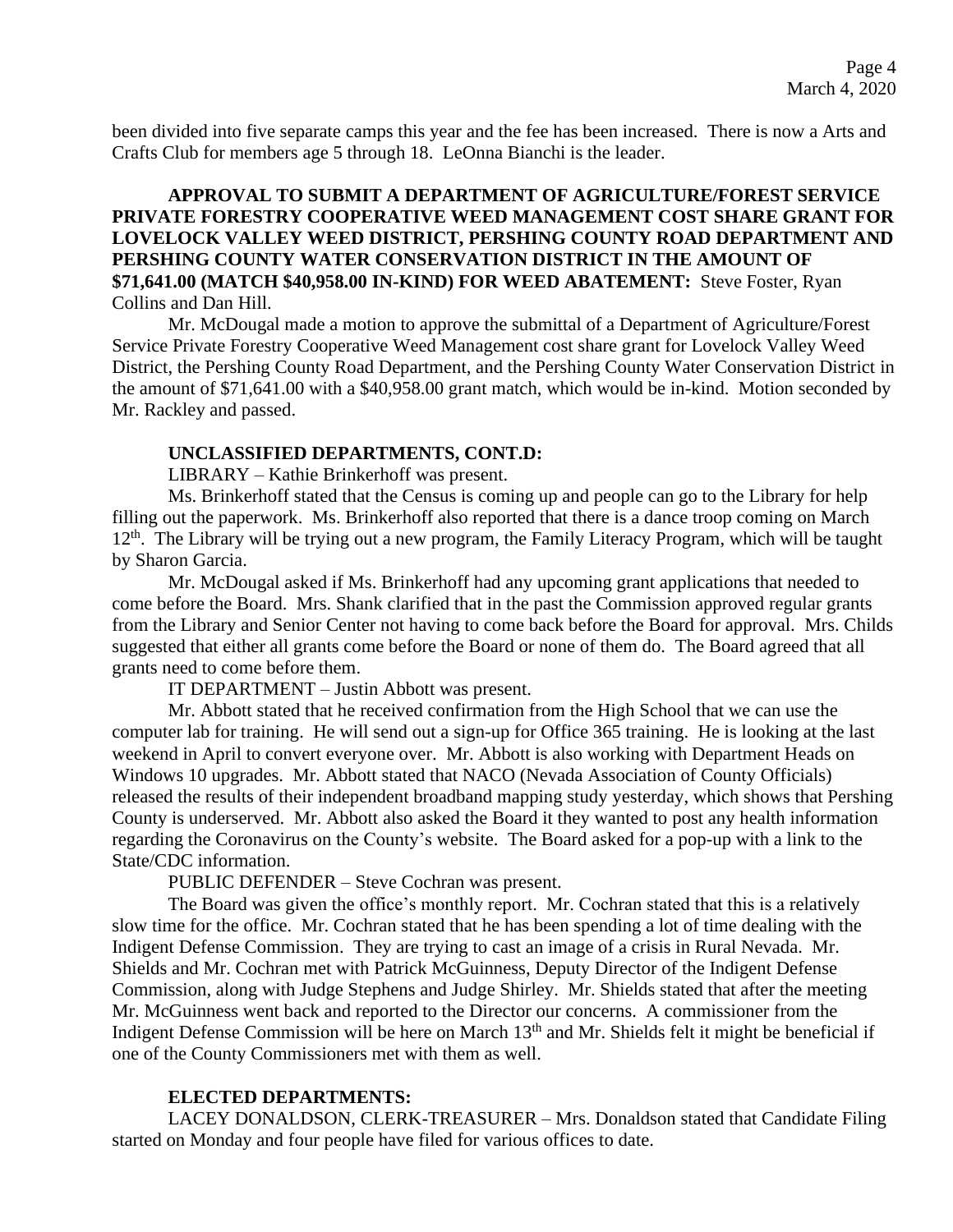*Approval of Interlocal Contract between Public Agencies – Department of Health and Human Service, Division of Health Care Financing and Policy (DHCFP); Division of Welfare and Supportive Services (DWSS); and Pershing County Indigent Services regarding Pershing County Match Budget Proposal in the amount of SFY20 \$208,885.33 and SFY21 \$208,885.34:* Mr. McDougal made a motion to approve the Interlocal Contract between Public Agencies, DHCFP, DWSS and Pershing County Indigent Services, as presented. Motion seconded by Mr. Rackley and passed.

*Approval of NACO Business Associate Agreement in regard to the Study of County Medicaid Assessments:* Mr. Rackley made a motion to approve the NACO Business Associate Agreement in regard to the Study of County Medicaid Assessments. Motion seconded by Mr. McDougal and passed.

**PLANNING AND BUILDING DEPARTMENT / IMLAY WATER SYSTEM:** James Evans was present.

sPOWER, REQUEST FOR REVIEW AND APPROVAL OF A SPECIAL USE PERMIT ON APN #s 003-151-12, 003-151-13, 003-151-31, 003-151-59, 003-151-60, 003-531-01 THROUGH –3- 531-11 AND 003-531-14 FOR sPOWER DEVELOPMENT COMPANY, LLC. – Linda Bullen, Legal Counsel and Jordan Levin, Project Manager, were present on behalf of sPower.

Ms. Levin gave the Board a presentation on the solar project. Mr. Rackley asked about the gas line. Ms. Levin stated that they have just begun their site survey and will work with Southwest Gas as necessary.

Mrs. Shank asked if there was any comment from the public. Laureen Basso-Cerini, Assessor, asked about the Ag property. Ms. Levin stated that this SUP doesn't include the Ag parcels.

Mr. Shields stated that there was some concern voiced at the Planning Commission meeting regarding the traffic control plan. Ms. Bullen stated that the plan is in the packet. Mr. Shields also spoke about glare, asking if there is room to place a special condition if a glare problem arises that wasn't addressed. Ms. Levin stated that the glare study looked at all surrounding roads. Mrs. Shank asked about fire protection and defensible space. Ms. Levin stated that they usually work with local fire departments regarding access to the sites. Mr. McDougal asked about the ownership of the property. It is all privately owned. Reclamation was also discussed.

Carl Clinger asked about the fencing. Ms. Levin stated that the array will be fully fenced, but there are access roads that have to be left open.

Mr. Shields stated that at the Planning Commission it was briefly discussed about the tax base. Ms. Levin stated that they have been working with the Assessor and the Department of Taxation, but they don't have a figure. Energy Abatements will be involved. Mrs. Shank stated that the sales tax is important, with delivery taking place in Pershing County. The Commission would also like quarterly reports on the project's progress.

Mr. McDougal made a motion to approve the Special Use Permit on APN #s 003-151-12, 003- 151-13, 003-151-31, 003-151-59, 003-151-60, 003-531-01 through 003-531-11 AND 003-531-14 based on the recommendation of the Planning Commission, including Findings A-M of the Pershing County Development Code, Section 17.606.40, adding that the condition that at the time of decommission the land is returned to its previous state. Motion seconded by Mr. Rackley and passed.

Mr. Evans gave a quick department update. He gave the Board his end of month report. They are still working on the Business License implementation. Mr. McDougal stated that he had spoken to Mr. Evans about the Imlay Water System, stating that we need to be prepared for growth in that area.

DISCUSSION REGARDING REGULATION ON BILLBOARDS – Mr. Evans stated that he has been researching regulations in other counties. He has found that they are only allowed in Commercial/Industrial land use. Mr. Evans stated that he has applications for 10 more, and 8 are in AMR (Agriculture, Mining, Recreation). Mr. Shields stated that NDOT (Nevada Department of Transportation) has been informing the installers that they are allowed in AMR. Mr. Shields also stated that he has been researching some case law. You can ban billboards if you are very specific as to why it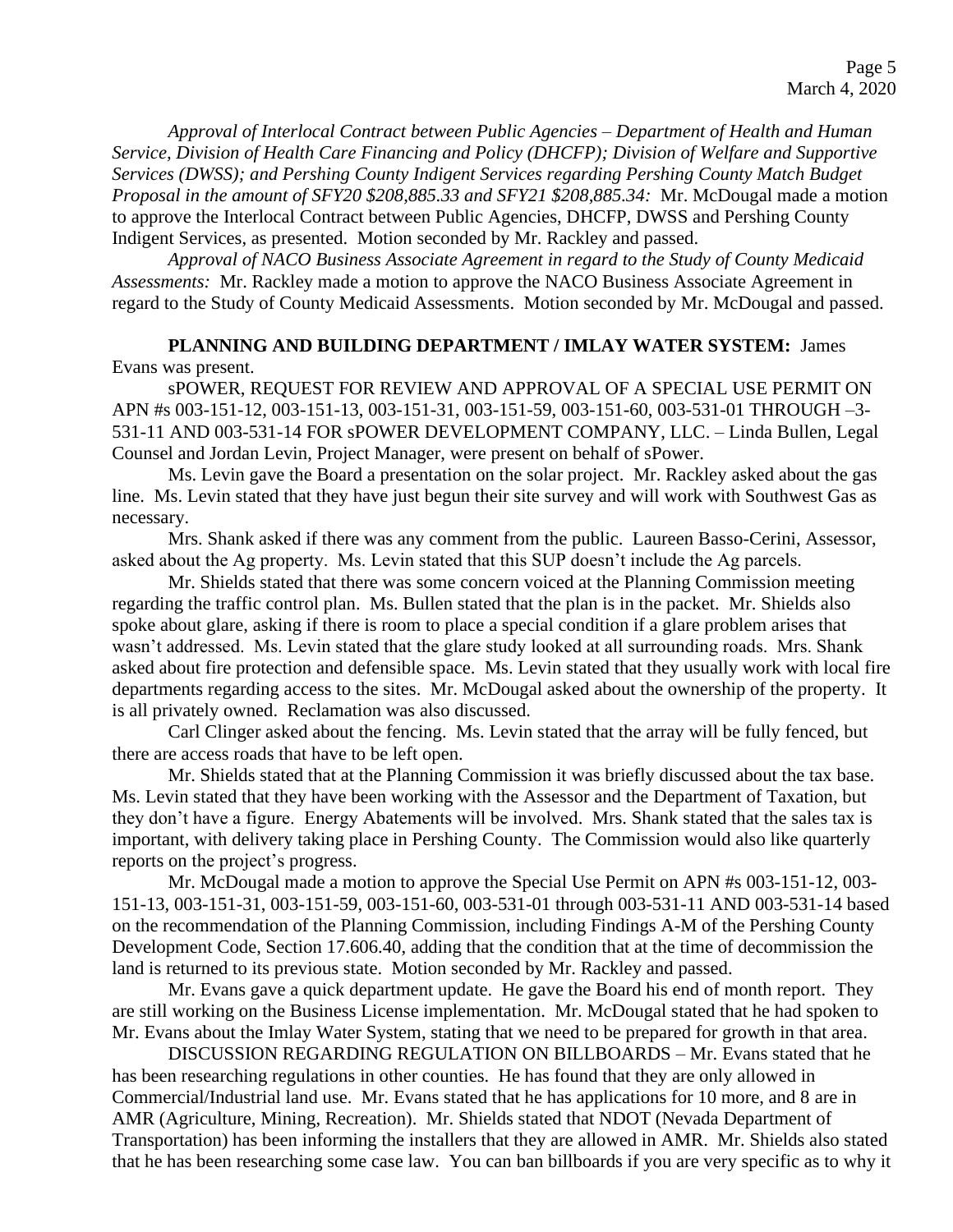isn't allowed. He is recommending that the Board issue a moratorium on construction while the Planning Department and District Attorney do some more research. This item will be placed on the Special Meeting agenda for March 10<sup>th</sup>. Mr. McDougal wanted it to be clear that any submitted that meet the qualifications prior to the March  $10<sup>th</sup>$  meeting would be approved.

NACO MODEL LANGUAGE FOR LOCAL GOVERNMENTS TO MEET THE REQUIREMENTS OF AB 239 (2013): TRANSMISSION CORRIDORS AND A MODEL ORDINANCE TO ESTABLISH A PROCESS FOR RENEWABLE ENERGY GENERATION PROJECT SPECIAL USE PERMIT AND AN EXPEDITED RENEWABLE ENERGY GENERATION PROJECT PERMIT – Mr. Evans reported that he has researched what other counties are doing and most are choosing not to incorporate this into their Master Plans.

#### **UNCLASSIFIED DEPARTMENTS, CONT.D:**

ECONOMIC DEVELOPMENT – Heidi Lusby-Angvick was present.

Mrs. Lusby-Angvick called NDOT and spoke to Troy Martin about the G29 bridge replacement project. She was told that NDOT submitted a preliminary plan to Union Pacific, but Union Pacific did not approve the plan. NDOT is in a holding pattern now. Troy Martin did confirm that it would be rated for highway capacity upon completion. PCEDA (Pershing County Economic Development Authority) has asked Ted Bendure to facilitate a meeting with NDOT to try to move things along.

Mrs. Lusby-Angvick also reported that she turned in the Comprehensive Economic Development Strategy Projects to Western Nevada Development District.

*Brownfield Grant Project:* Mrs. Lusby-Angvick stated that there will be a Business Stakeholders meeting to work on a re-use plan for the Main Street/Cornell Avenue area. The meeting will be held on March 23<sup>rd</sup> and will be invitation only. Mrs. Lusby-Angvick also stated that she was unable to find a Memorandum of Understanding between Pershing County and Western Nevada Development District concerning the Brownfield Grant.

### **ELECTED DEPARTMENTS, CONT.D:**

RENE CHILDS, RECORDER-AUDITOR – Mrs. Childs gave the Board the month end fund balances.

*Proposal from Eide Bailly CPAs & Business Advisors to perform Pershing County's Annual Audit for 6/30/20 in the amount of \$88,000.00:* Mr. McDougal made a motion to approve the proposal from Eide Bailly CPAs and Business Advisors to perform Pershing County's Annual Audit as presented. Motion seconded by Mr. Rackley and passed.

*Set date for Public Hearing for Tentative Budget (this year May 18 through May 31, 2020) per NRS 354.596:* The Board decided to hold the Public Hearing to adopt the Tentative Budget on Tuesday, May  $26^{th}$ , 2020 at 9:00 a.m.

Mrs. Childs wanted the Board to be aware that the PILT (Payment in lieu of Taxes) Fund balance is dwindling.

LAUREEN BASSO-CERINI, ASSESSOR – Ms. Basso-Cerini stated that on Monday they had a DMV audit. Darol Gilliland was not available, but Valiree Phillips did a great job. When she receives the report, she will share with the Commission. Ms. Basso-Cerini declined attendance at this year's Pictometry Conference due to the software conversion. The Assessor Associations' Spring Conference will take place in April in Lander County. The Fall Conference will be held in Pershing County. Ms. Basso-Cerini also reported that the Department of Taxation is conducting a ratio study. She informed the Board that the DMV office has been closed a lot lately due to staff shortages. She does have a plan to help alleviate some of that and will present it to the Board at a later date.

BRYCE SHIELDS, DISTRICT ATTORNEY – *Approval of representation letter with Rew Goodinow of Parsons, Behle & Latimer, Reno, NV, between Pershing County, Humboldt County, and Eureka County for legal services relating to the Nevada CANN Motion for Preliminary Injunction not to*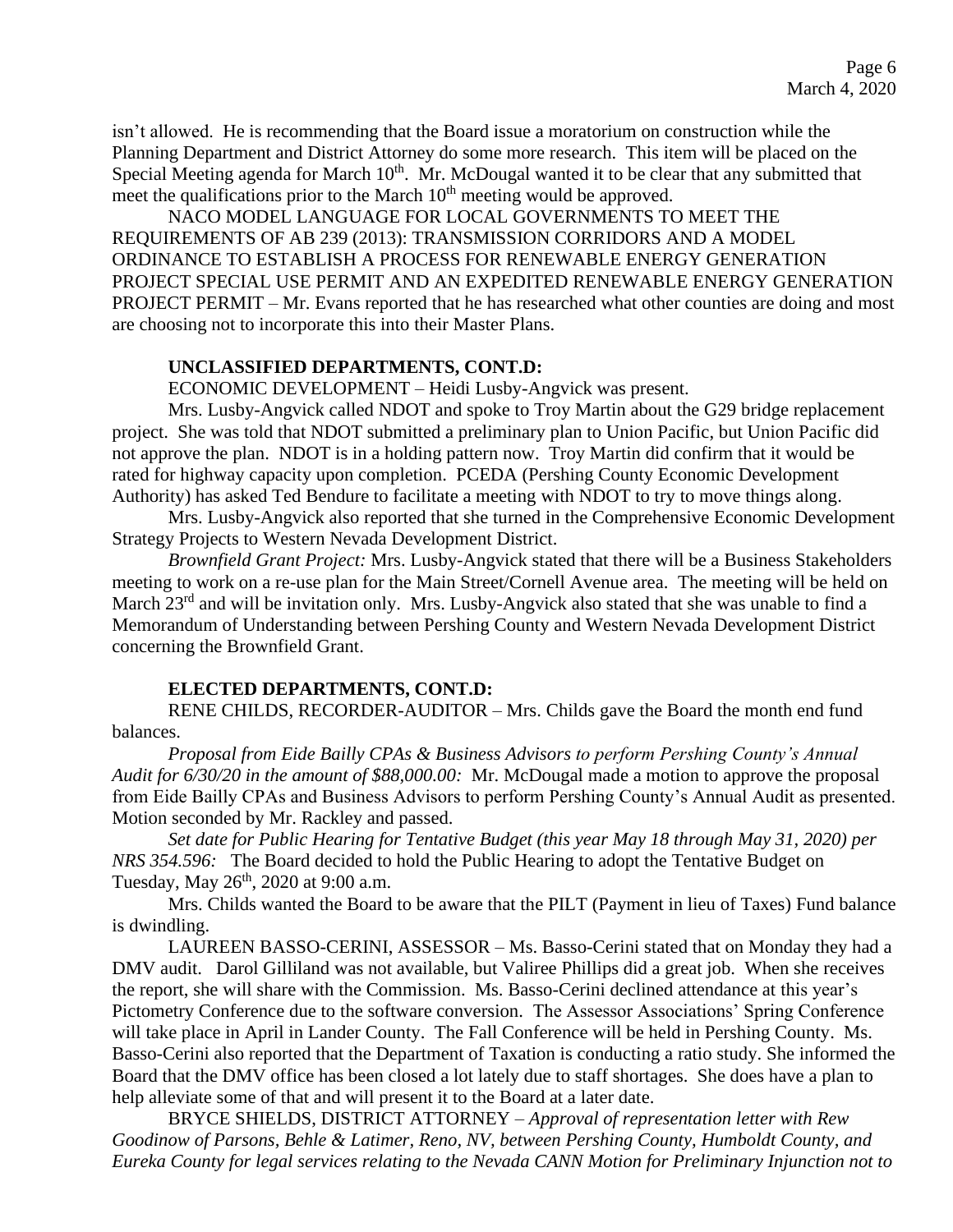*exceed \$20,000.00:* Mr. McDougal made a motion to approve the representation letter with Rew Goodinow of Parson, Behle & Latimer, Reno, NV, between Pershing County, Humboldt County and Eureka County for legal services relating to the Nevada CANN Motion for Preliminary Injunction, not to exceed \$20,000.00. Motion seconded by Mr. Rackley and passed.

Mr. Shields stated that last Tuesday he took a Guardianship ward to Senior Bridges in Reno and used the County vehicle. This is happening more and more, but the practice is against the County Vehicle Policy. Mr. Shields would like to request an exemption. An item will be placed on a future agenda for approval.

JERRY ALLEN, SHERIFF – Sheriff Allen reported that there are currently 15 inmates in custody and there will be 18 by the end of the week. He did a walk through this morning with the company that will be installing the new phone system for the inmates. Sheriff Allen also reported that they will be assisting NDOT (Nevada Department of Transportation) tomorrow with traffic control while they replace  $300 +$  feet of guardrail.

Mrs. Shank asked about speeder on North Meridian Road. Sheriff Allen stated that they are patrolling and writing tickets regularly.

**UPDATE ON PROGRESS OF SITE LOCATION, DESIGN, FUNDING, AMENITIES AND CONSTRUCTION OF FUTURE LAW ENFORCEMENT CENTER:** Mr. Rackley stated we are still waiting for the appraisal of the lot on Cornell. There is a 2017 appraisal for the lot on Amhurst, which has been deemed valid. Mr. Shields doesn't feel another appraisal is necessary as we haven't had any growth that would change the evaluation.

**PROCLAMATIONS AND AWARDS:** There were no proclamations or awards considered.

**DERBY FIELD AIRPORT:** UPDATE ON MATTERS RELATING TO THE DERBY FIELD AIRPORT; DISCUSSIO REGARDING THE FIVE YEAR FAA (FEDERAL AVIATION ADMINISTRATION) IPROVEMENT PLAN – Mr. Rackley stated that he met with Armstrong Consultants and the FAA (Federal Aviation Administration) last week to discuss the five year plan. The Perimeter Fencing Project Grant has been tentatively approved, but it may be for a lesser amount, which would reduce our matching funds. The FAA is requiring a Cultural Resource Survey prior to approving the fencing project, which would cost approximately \$5,000. Armstrong is working on setting that up now. Pershing County will have to pay for the survey up front and may be reimbursed through the grant award, but we do not have any money budgeted to cover this cost. The next big project will be in 2022, with our match being over \$200,000. The FAA has agreed to split this project into two projects because of the cost.

DISCUSSION REGARDING INSTALLATION OF UNDERGROUND ELECTRIC TO HANGER PADS AND PERMISSION TO PROCEED WITH COST ESTIMATING FOR POTENTIAL PROJECT – Mr. Rackley received a call from NV Energy last week. They have a new program for undergrounding electricity. Mr. Rackley didn't know of any other County or City public works projects that would fall under this program besides the Airport. The estimate and preliminary design are nonbinding and there is no cost.

Mr. Rackley made a motion to proceed with getting a cost estimate to install underground electric to hanger pads. Motion seconded by Mr. McDougal and passed.

Carl Clinger asked what the purpose of the fencing is. Mr. Rackley stated that it would control access of cattle and people.

**APPROVAL TO GO FORWARD WITH THE BROADBAND REQUEST FOR PROPOSALS AS PROVIDED BY THE STATE OF NEVADA:** Mrs. Shank stated that at the Joint City/County meeting it was agreed not to go forward.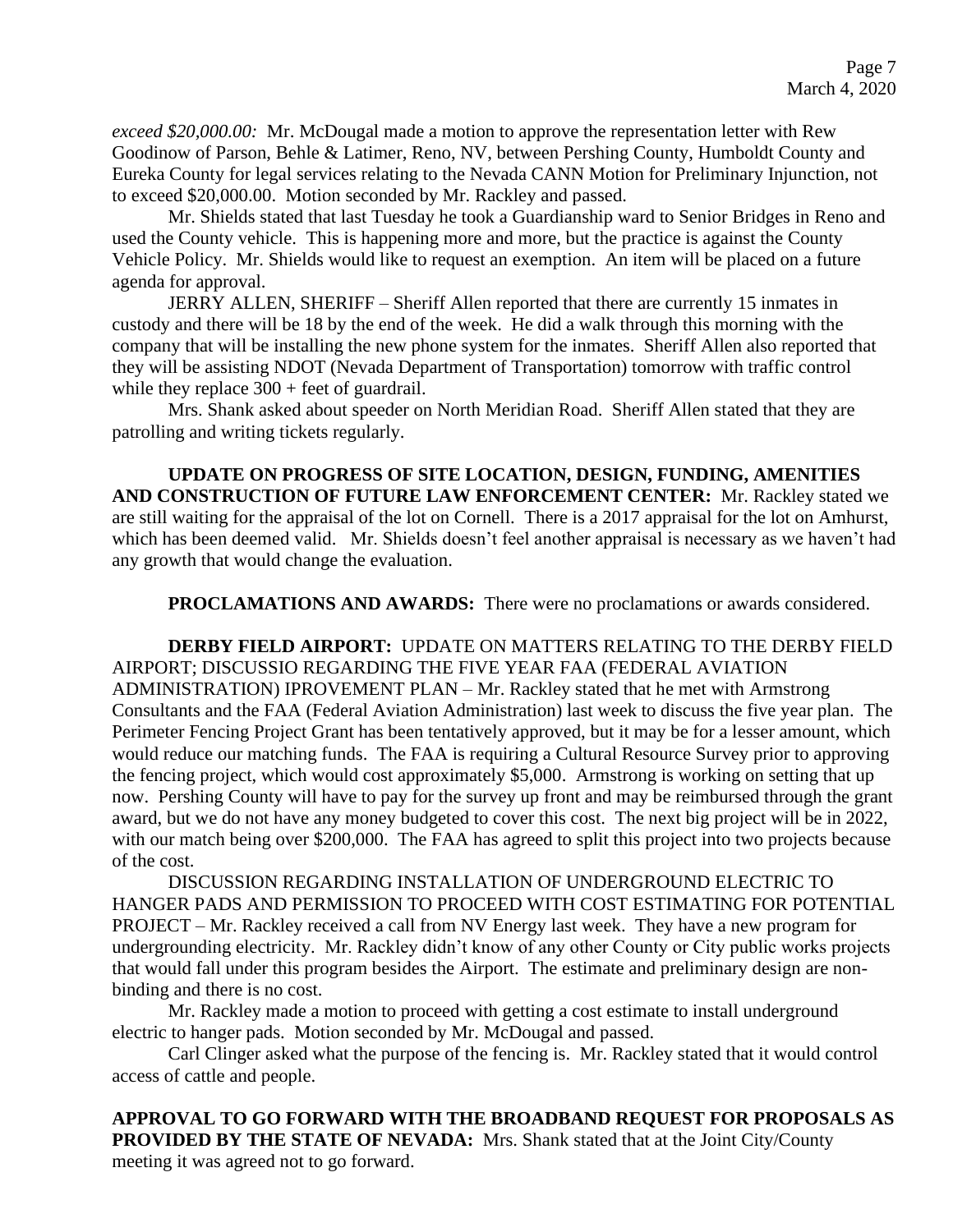## **APPROVAL OF COM PACT WITH NEVADA DEPARTMENT OF MOTOR VEHICLE DIVISION FOR THE COLLECTION AND DISTRIBUTION OF TAXES ON DIESEL FUEL FOR PERSHING COUNTY:** We have not received the ComPact yet. Mr. Shields spoke with Mary

**BOARD APPOINTMENTS/RESIGNATIONS:** WILDLIFE ADVISORY BOARD – A letter was received from Darrell Mancebo expressing interest in the Wildlife Advisory Board.

Mr. McDougal made a motion to appoint Darrell Mancebo to the Wildlife Advisory Board. Motion seconded by Mr. Rackley and passed.

Acosta at DMV and the document is being reviewed by their legal division.

## **MOSQUITO ABATEMENT PROGRAM FOR IMLAY AND SURROUNDING AREA:**  DISCUSSION AND NEED FOR BUDGETING AND ADVERTISING TO HIRE PART-TIME MOSQUITO ABATEMENT PERSONNEL – Mrs. Shank stated that there was someone at the Imlay Town Hall that was interested in doing it. Mr. Rackley stated that we have two Road Department employees who work in Imlay that did the fogging last year. The Commission thought the fogging worked well and Mr. Rackley didn't see a reason to make any changes.

**REPORT FROM ADMINISTRATIVE ASSISTANT/HR REP:** APPROVAL OF HOURLY RATE INCREASES FOR S. JORDAN WALSH OF HOLLAND AND HART, LLP FOR LABOR NEGOTIATION SERVICES FROM \$275.00 TO \$290.00 PER HOUR AND TRAVEL FROM \$100.00 TO \$120.00 PER HOUR – Mr. Rackley made a motion to approve the hourly rate increases for S. Jordan Walsh of Holland and Hart, LLP for labor negotiation services, as presented. Motion seconded by Mrs. Shank. Mr. McDougal opposed. Motion carried.

### **REQUEST FOR A LETTER OF SUPPORT, NEVADA LANDS COUNCIL:**

Mr. McDougal made a motion to write a letter of support for the Nevada Lands Council. Motion seconded by Mr. Rackley and passed.

**ITEMS FOR FUTURE AGENDAS:** The Board did not have anything to add.

**CORRESPONDENCE:** There was no additional correspondence discussed.

# **MATTERS OF THE BOARD FOR DISCUSSION, BOARD MEMBER REPORTS,**

**BOARD LIAISON REPORTS:** Mr. McDougal stated that he has Recreation Board tomorrow night. Next Friday he will be attending the Central Nevada Regional Water Authority meeting in Eureka County. Mr. McDougal also attended the February Grass Valley Advisory Board meeting. They had some concerns about littering and the fines in Pershing County. Mr. McDougal will have Mrs. Wesner put an item on the next agenda to discuss the littering issue further. They also gave a list of their upcoming events. There were some residents concerned about Mormon crickets.

Mr. Rackley attended the Airport Advisory Board meeting. The Volunteer Board meets next week. A shipment of bailed cardboard went out approximately two weeks ago. Regarding the TV Board, Channel 8 was out for a while, but it is back up.

Mrs. Shank stated that all her meetings are coming up. She reminded everyone to watch their mail for Census information. Mrs. Shank also reported that she spoke to the BLM regarding the Unionville Cemetery. The land appraisal was completed in 2018 to determine the value of 10 acres, which was determined to be \$3,250. We can purchase the 10 acres for that amount and there would be no reverter clause. If we would agree to a reverter clause, the purchase price would be half that amount. An item will be put on the next agenda for discussion and approval. Mrs. Shank also stated that BLM